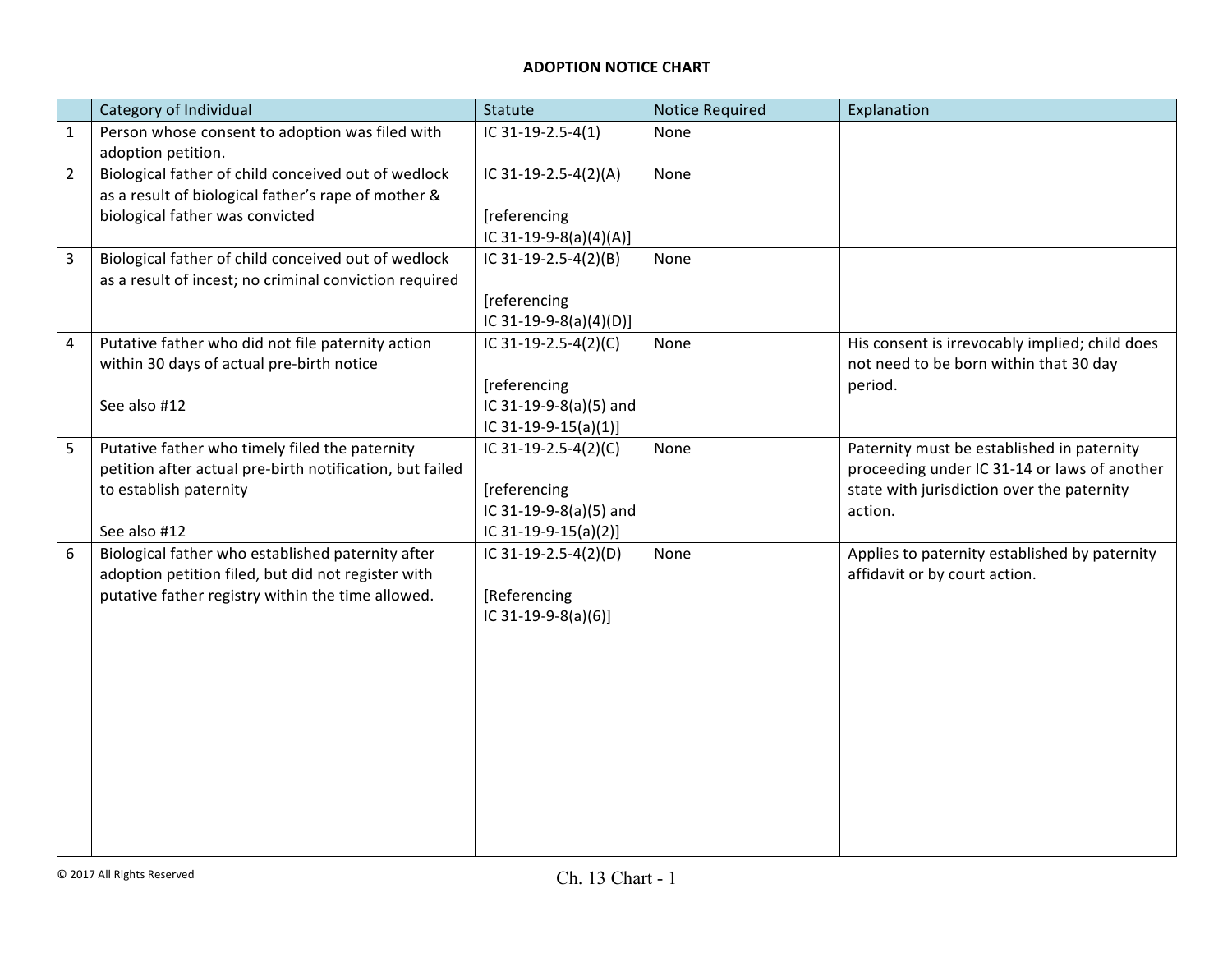|                | Category of Individual                             | Statute                | <b>Notice Required</b>      | Explanation                                     |
|----------------|----------------------------------------------------|------------------------|-----------------------------|-------------------------------------------------|
| $\overline{7}$ | A parent who has relinquished the right to consent | IC 31-19-2.5-(4)(2)(E) | <b>CONFLICTING ANSWERS;</b> | IC 31-19-2.5-(4)(2)(E) states that notice does  |
|                | as provided in IC 31-19-9.                         |                        | best practice is to         | not need to be given to parents whose           |
|                |                                                    | [referencing IC 31-19- | examine statute under       | consent is not needed under IC 31-19-9-         |
|                |                                                    | $9-8(a)(7)]$           | which parent                | 8(a)(7), and that statute provides that notice  |
|                |                                                    |                        | relinquished right to       | does not need to be given to a parent who       |
|                |                                                    |                        | consent to determine if     | has relinquished the right to consent as        |
|                |                                                    |                        | there is any notice         | provided in IC 31-19-9.                         |
|                |                                                    |                        | provision or                |                                                 |
|                |                                                    |                        | requirement.                | IC 31-19-9-8(a)(7) could reference IC 31-19-9-  |
|                |                                                    |                        |                             | 2(c), in which case, there may not be a notice  |
|                |                                                    |                        |                             | problem, as this statute refers to consent that |
|                |                                                    |                        |                             | has already been given at an earlier date in    |
|                |                                                    |                        |                             | the adoption process.                           |
|                |                                                    |                        |                             |                                                 |
|                |                                                    |                        |                             | IC 31-19-9-8(a)(7) could reference IC-31-19-9-  |
|                |                                                    |                        |                             | 9, which provides that "a court shall           |
|                |                                                    |                        |                             | determine that consent to adoption is not       |
|                |                                                    |                        |                             | required from a parent if the: (3) court        |
|                |                                                    |                        |                             | determines, after notice to the convicted       |
|                |                                                    |                        |                             | parent and a hearing, that dispensing with      |
|                |                                                    |                        |                             | the parent's consent to adoption is in the      |
|                |                                                    |                        |                             | child's best interests."                        |
|                |                                                    |                        |                             | Other statutes where a conflict may exist       |
|                |                                                    |                        |                             | between the no notice required by IC 31-19-     |
|                |                                                    |                        |                             | $2.5-(4)(2)(E)$ and the notice provision in the |
|                |                                                    |                        |                             | statute which it ultimately references are:     |
|                |                                                    |                        |                             | IC 31-19-9-10                                   |
|                |                                                    |                        |                             | IC 31-19-9-12                                   |
|                |                                                    |                        |                             | IC 31-19-9-18                                   |
|                |                                                    |                        |                             |                                                 |
|                |                                                    |                        |                             |                                                 |
|                |                                                    |                        |                             |                                                 |
|                |                                                    |                        |                             |                                                 |
|                |                                                    |                        |                             |                                                 |
|                |                                                    |                        |                             |                                                 |
|                |                                                    |                        |                             |                                                 |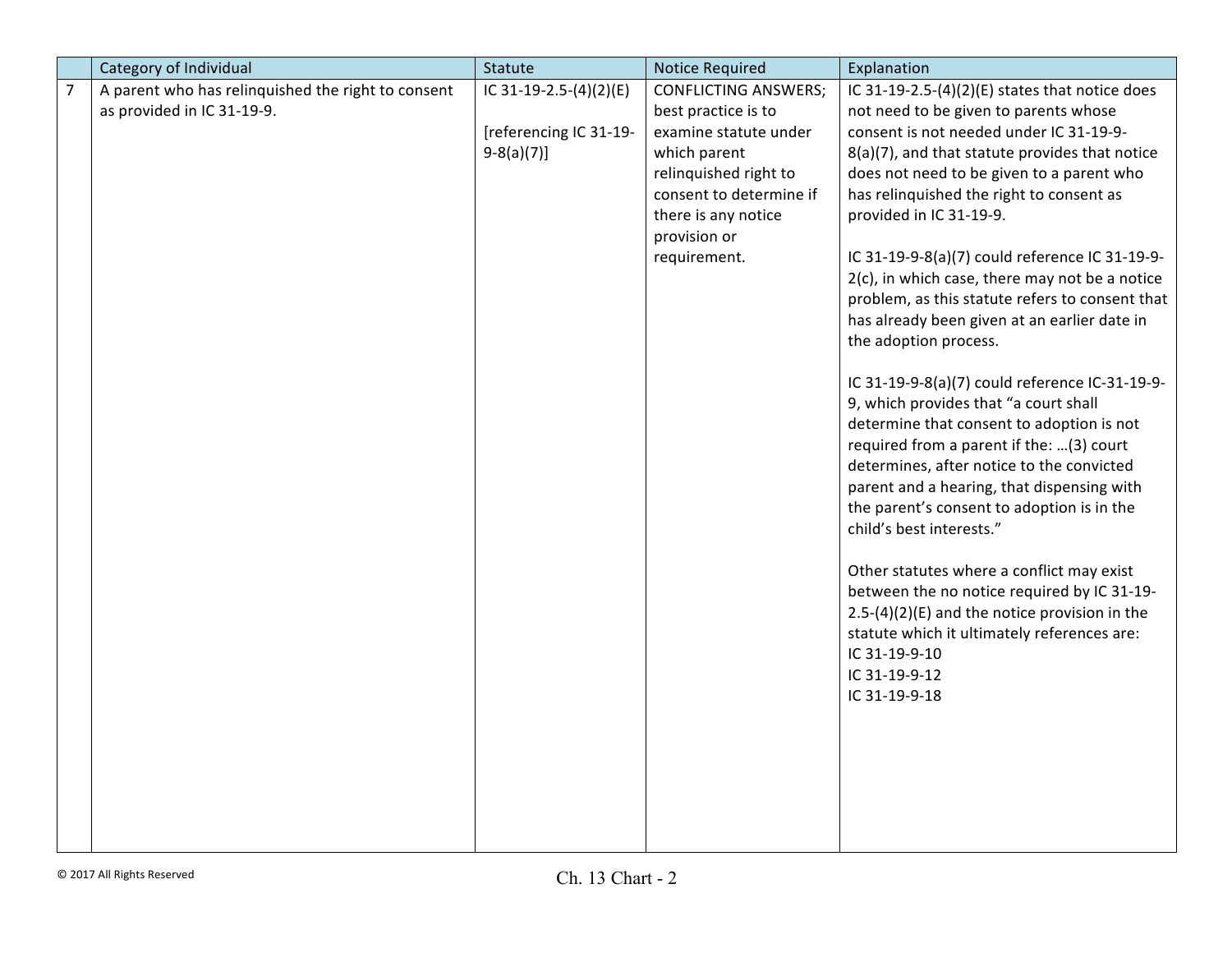|    | Category of Individual                                 | Statute              | <b>Notice Required</b>      | Explanation                                        |
|----|--------------------------------------------------------|----------------------|-----------------------------|----------------------------------------------------|
| 8  | Parent whose consent is not required by IC 31-19-9-    | IC 31-19-2.5-4(2)(F) | <b>CONFLICTING ANSWERS;</b> | Although IC 31-19-2.5-4 says that no notice        |
|    | 8(a)(8) [parental rights were terminated, voluntarily  |                      | best practice is to give    | need be given to a parent whose rights have        |
|    | or involuntarily, under juvenile code at IC 31-35]     | [referencing         | notice if appeal is         | been terminated because his/her consent is         |
|    |                                                        | IC 31-19-9-8(a)(8)]  | pending or there is still   | not required by IC 31-19-9-8(a)(8), recent         |
|    |                                                        |                      | time for any kind of        | case law and 2014 statutory amendments             |
|    |                                                        |                      | transfer or appeal.         | indicate notice would be best. See In Re           |
|    |                                                        |                      |                             | Adoption of C.B.M., 992 N.E.2d 687 (Ind.           |
|    |                                                        |                      |                             | 2013) and IC 31-19-11-6. If there is still an      |
|    |                                                        |                      |                             | appeal pending or if there is still time for an    |
|    |                                                        |                      |                             | appeal to be initiated, it is best to give notice. |
| 9  | Adoption petition alleges that parent's consent is     | IC 31-19-2.5-4(2)(G) | <b>CONFLICITNG ANSWERS;</b> | IC 31-19-2.5-4 says you do not need to give        |
|    | not needed under IC 31-19-9-9, parents convicted of    |                      | best practice is to give    | notice to people whose consent is not              |
|    | and incarcerated at time of adoption petition for      | [referencing         | notice.                     | needed because of IC 31-19-9-9.                    |
|    | certain crimes against child's other parent.           | IC 31-19-9-9]        |                             |                                                    |
|    |                                                        |                      |                             | However, IC 31-19-9-9 says that that the           |
|    | Murder<br>voluntary manslaughter                       |                      |                             | court must determine, after notice to the          |
|    | causing suicide                                        |                      |                             | convicted parent and a hearing, that               |
|    | attempt to commit these crimes, or crime in another    |                      |                             | dispensing with the parent's consent to            |
|    | state that is substantially similar to these crimes.   |                      |                             | adoption is in the child's best interests.         |
|    |                                                        |                      |                             |                                                    |
| 10 | Adoption petition alleges parent's consent is not      | IC 31-19-2.5-4(2)(H) | <b>CONFLICTING ANSWERS:</b> | Although IC 31-19-2.5-4(2)(H) says notice is       |
|    | needed under IC 31-19-9-10; at time of filing of       |                      | best practice is to give    | not required for parents whose consent is not      |
|    | adoption petition, parent is convicted of and          | [referencing         | notice.                     | needed under IC 31-19-9-10, IC 31-19-9-10(3)       |
|    | incarcerated for certain crimes against the child, the | IC 31-19-9-10]       |                             | provides that the court, before dispensing         |
|    | child's sibling, or the child's stepsibling of the     |                      |                             | with the parent's consent, must give notice        |
|    | parent's current marriage.                             |                      |                             | and have a hearing.                                |
|    | murder<br>voluntary manslaughter                       |                      |                             |                                                    |
|    | criminal deviate conduct<br>causing suicide            |                      |                             |                                                    |
|    | child molesting, Class A/B<br>rape                     |                      |                             |                                                    |
|    | felony                                                 |                      |                             |                                                    |
|    | incest, Class B felony                                 |                      |                             |                                                    |
|    | neglect of a dependent, Class B felony                 |                      |                             |                                                    |
|    | battery of a child, Class C felony                     |                      |                             |                                                    |
|    | battery, Class A/B felony                              |                      |                             |                                                    |
|    | attempt to commit an offense described above.          |                      |                             |                                                    |
|    |                                                        |                      |                             |                                                    |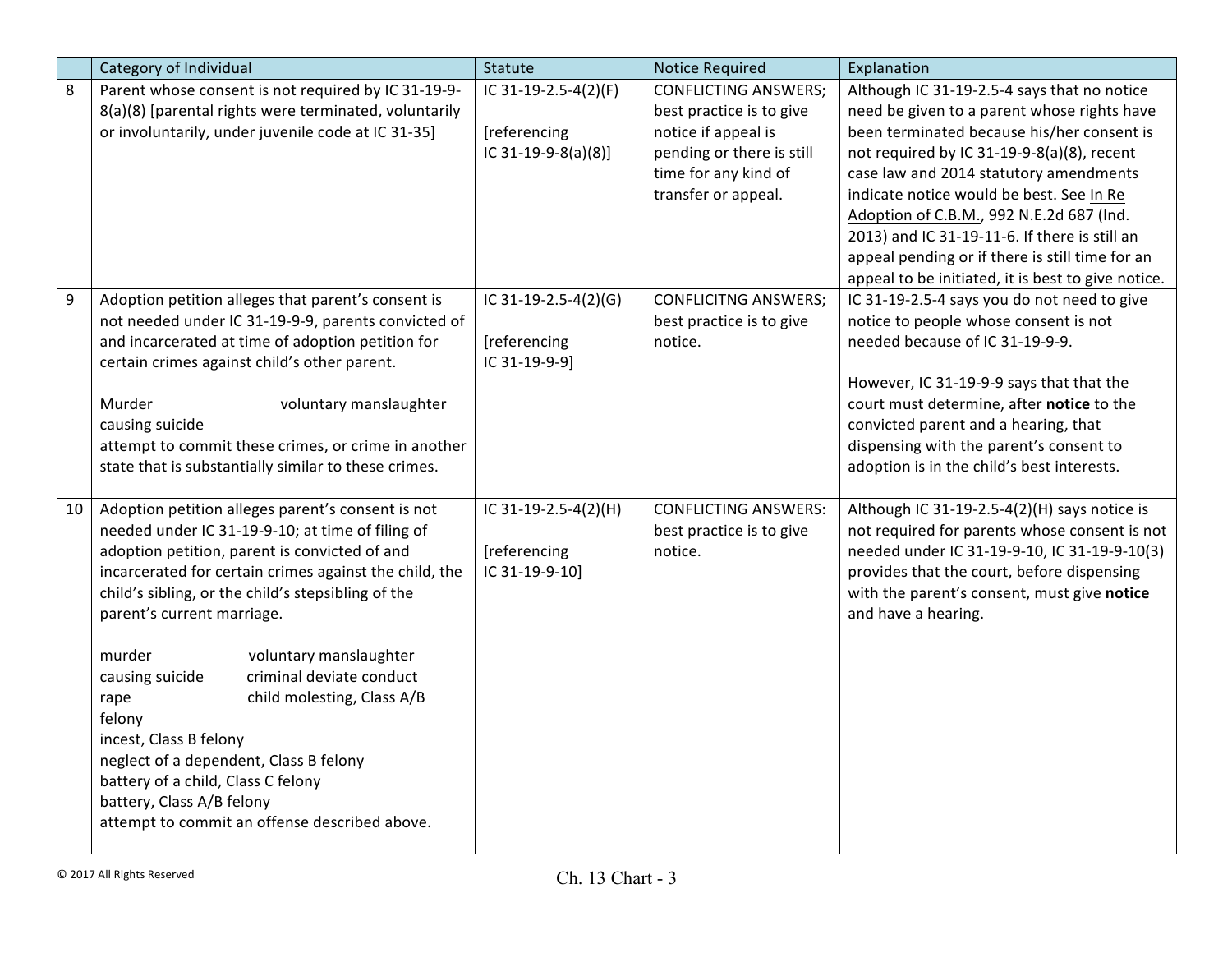|    | Category of Individual                                 | Statute              | <b>Notice Required</b>      | Explanation                                       |
|----|--------------------------------------------------------|----------------------|-----------------------------|---------------------------------------------------|
| 11 | Putative father who failed to:                         | IC 31-19-2.5-4(2)(I) | <b>CONFLICTING ANSWERS:</b> | Consent can be irrevocably implied in these       |
|    | (1) to file a motion to contest the adoption, OR       |                      | For IC 31-19-9-12(1), give  | situations. But see also In re Adoption of        |
|    | (2) failed to appear for the hearing on the motion to  | [referencing         | notice.                     | B.W., 908 N.E.2d 586, 594 (holding that the       |
|    | contest the adoption proceeding, OR                    | IC 31-19-9-12]       | For IC 31-19-9-12(2), give  | putative father's filing of a paternity action    |
|    | (3) filed a paternity petition but failed to establish |                      | notice.                     | was sufficient to preclude a finding that his     |
|    | paternity, OR                                          |                      | For IC 31-19-9-12(3),       | consent to the adoption was irrevocably           |
|    | (4) failed to register with the Putative Father        |                      | none needed.                | implied, even though he did not also a file a     |
|    | Registry within the time limits, when required to do   |                      | For IC 31-19-9-12(4),       | motion to contest the adoption).                  |
|    | so                                                     |                      | none needed.                |                                                   |
|    |                                                        |                      |                             | Although IC 31-19-2.5-4(2)(I) says no notice      |
|    |                                                        |                      |                             | need be given to people whose consent is not      |
|    |                                                        |                      |                             | necessary under IC 31-19-9-12(1) and (2),         |
|    |                                                        |                      |                             | those statutes also provides that a putative      |
|    |                                                        |                      |                             | father has to get notice under IC 31-19-4, and    |
|    |                                                        |                      |                             | subsection (2) at least implies that the          |
|    |                                                        |                      |                             | putative father had notice. Subsections (3)       |
|    |                                                        |                      |                             | and (4) do not appear to have any conflicting     |
|    |                                                        |                      |                             | notice requirements.                              |
| 12 | Putative Father registers with the Putative Father     | IC 31-19-5-12        | YES, notice must be         | IC 31-19-5-12 provides that to be entitled to     |
|    | Registry after the adoption petition is filed, but     |                      | given.                      | notice of an adoption, a putative father must     |
|    | before the child is thirty (30) days old.              |                      |                             | register with the putative father registry not    |
|    |                                                        |                      |                             | later than: (1) 30 days after the child's birth;  |
|    |                                                        |                      |                             | or (2) the earlier of the date of the filing of a |
|    |                                                        |                      |                             | petition for the: (A) child's adoption; or (B)    |
|    |                                                        |                      |                             | termination of the parent-child relationship      |
|    |                                                        |                      |                             | between the child and the child's mother;         |
|    |                                                        |                      |                             | whichever occurs later.                           |
|    |                                                        |                      |                             |                                                   |
|    |                                                        |                      |                             | See In Re I.J., 39 N.E.3d 1184 (Ind. Ct. App.     |
|    |                                                        |                      |                             | 2015) (holding because Putative Father            |
|    |                                                        |                      |                             | registered before the child was thirty days       |
|    |                                                        |                      |                             | old, his registration was timely; he was          |
|    |                                                        |                      |                             | entitled to notice of the adoption and should     |
|    |                                                        |                      |                             | have been permitted to contest the adoption)      |
|    |                                                        |                      |                             |                                                   |
|    | Category of Individual                                 | Statute              | <b>Notice Required</b>      | Explanation                                       |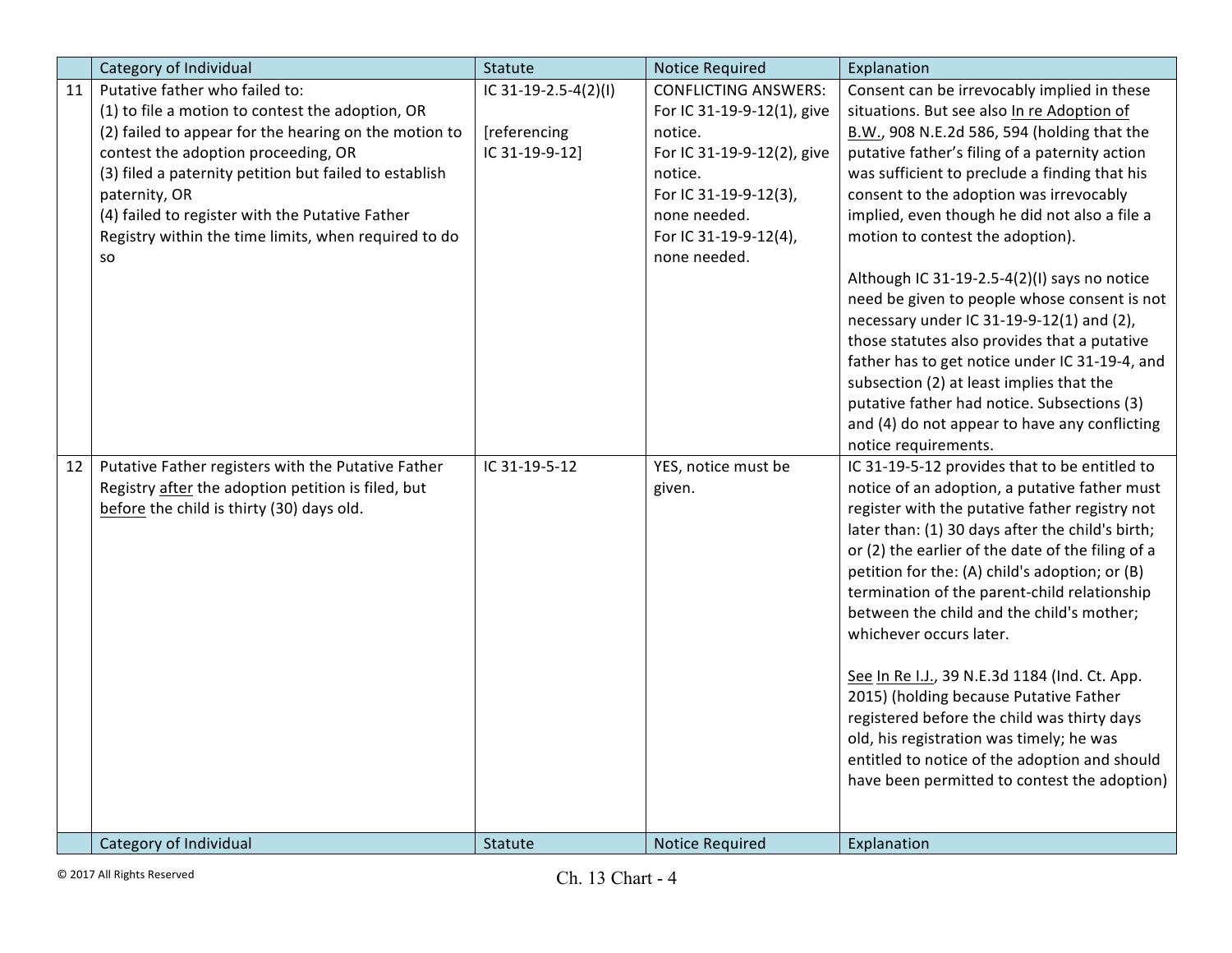| 13 | Putative father whose consent is not needed<br>because of IC 31-19-9-15:<br>(1) Putative father did not file paternity action<br>within 30 days of receiving actual notice under IC<br>31-19-3, OR<br>(2) Putative father filed paternity action within 30<br>days of receiving actual notice under IC 31-19-3 but<br>failed to establish paternity under that proceeding.<br>See also #4, #5.                                     | IC 31-19-2.5-4(2)(J)<br>[referencing<br>IC 31-19-9-15] | None                                                               | IC 31-19-3 is not a required notice to putative<br>fathers; it is an elective notice that may be<br>taken by biological mothers and prospective<br>adoptive parents. If they elect to provide pre-<br>birth notice [IC 31-19-3] and the putative<br>father fails to perform his obligations of<br>establishing paternity within 30 days, then no<br>more notice of adoption proceedings is<br>necessary.                                                       |
|----|------------------------------------------------------------------------------------------------------------------------------------------------------------------------------------------------------------------------------------------------------------------------------------------------------------------------------------------------------------------------------------------------------------------------------------|--------------------------------------------------------|--------------------------------------------------------------------|----------------------------------------------------------------------------------------------------------------------------------------------------------------------------------------------------------------------------------------------------------------------------------------------------------------------------------------------------------------------------------------------------------------------------------------------------------------|
| 14 | Person whose consent to adoption is not required<br>by IC 31-19-9-18 because his/her consent is<br>irrevocably implied:<br>(1) Person fails to file motion to contest adoption<br>within 30 days after service of notice under IC 31-<br>19-4.5; OR<br>(2) Person files a motion to contest adoption but<br>fails to appear at the hearing to contest adoption<br>AND fails to prosecute the motion without<br>unreasonable delay. | IC 31-19-2.5-4(2)(K)<br>[referencing<br>IC 31-19-9-18] | <b>CONFLICTING ANSWERS;</b><br>best practice is to give<br>notice. | Although IC 31-19-2.5-4(2)(K) says that notice<br>is not required to people whose consent is<br>not needed because of IC 31-19-9-18, that<br>statute itself provides an opportunity for<br>them to file a motion to contest the adoption<br>after service of notice under IC 31-19-4.5.<br>This implies that they must first have been<br>given notice, THEN failed to contest the<br>adoption or failed to prosecute their motion<br>to contest the adoption. |
| 15 | Putative father waived notice required by IC 31-19-4<br>in writing, either before or after birth of child.                                                                                                                                                                                                                                                                                                                         | IC 31-19-4-8<br>IC 31-19-2.5-4(1)                      | None                                                               | If notice is waived, then putative father<br>cannot come back and contest or challenge<br>adoption.                                                                                                                                                                                                                                                                                                                                                            |
| 16 | Person waived notice required by IC 31-19-4.5 in<br>writing, with proper acknowledgments, before or<br>after birth of child.                                                                                                                                                                                                                                                                                                       | IC 31-19-4.5-4<br>IC 31-19-2.5-4(1)                    | None                                                               | If notice is waived, then person cannot come<br>back and contest or challenge adoption.                                                                                                                                                                                                                                                                                                                                                                        |
|    | Category of Individual                                                                                                                                                                                                                                                                                                                                                                                                             | Statute                                                | <b>Notice Required</b>                                             | Explanation                                                                                                                                                                                                                                                                                                                                                                                                                                                    |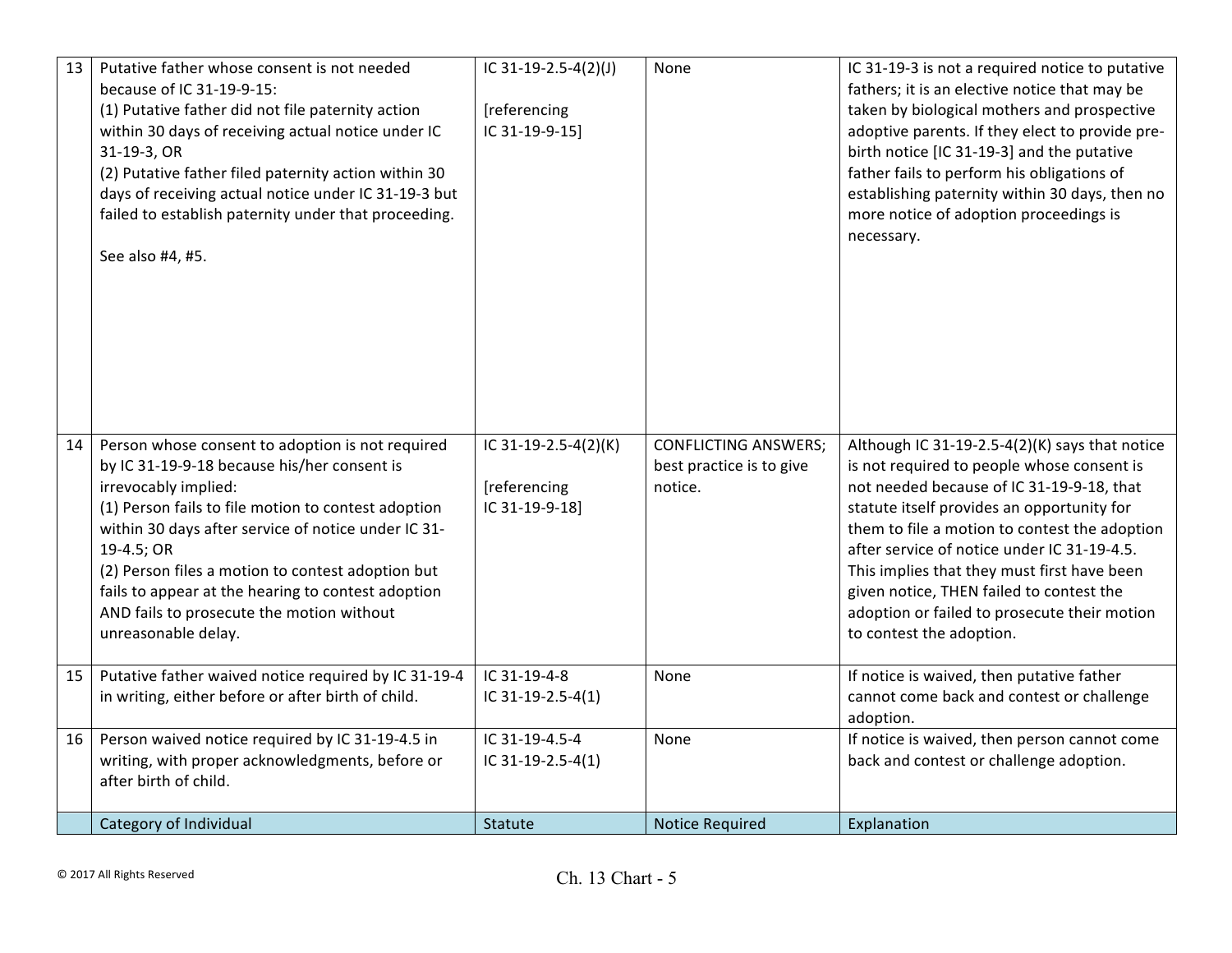| 17 | Putative father did not register with putative father<br>registry; AND mother has not given name or address<br>or both of Putative Father to attorney or licensed<br>child placing agency, on or before day mother signs<br>adoption consents.                                | IC 31-19-4-6    | None                          |                                                                                                                                                                                                                                                                                                     |
|----|-------------------------------------------------------------------------------------------------------------------------------------------------------------------------------------------------------------------------------------------------------------------------------|-----------------|-------------------------------|-----------------------------------------------------------------------------------------------------------------------------------------------------------------------------------------------------------------------------------------------------------------------------------------------------|
| 18 | Putative father, to whom IC 31-19-4 would apply,<br>was already given ACTUAL notice of potential<br>adoption under IC 31-19-3.<br>See also #12.                                                                                                                               | IC 31-19-4-9(1) | None                          | Putative father was already given actual<br>notice under the elective prebirth notice<br>statutes, making duplicate notice under IC 31-<br>19-4 unnecessary.                                                                                                                                        |
| 19 | Someone already attempted to give putative father,<br>to whom IC 31-19-4 would apply, notice under IC<br>31-19-3 AND putative father could not be located at<br>the address provided, UNLESS putative father<br>registered that address with the putative father<br>registry. | IC 31-19-4-9(2) | None                          |                                                                                                                                                                                                                                                                                                     |
| 20 | Putative father of a child, where mother of that<br>child is considering potential adoptive placement,<br>before the child is born.                                                                                                                                           | IC 31-19-3-1    | Notice MAY be given           | Elective notice; this notice does not obligate<br>mother to go through with the adoptive<br>placement. [IC 31-19-3-1]; if notice done<br>through this chapter, attys/LCPA filing AD<br>petition must submit affidavit detailing<br>circumstances around service of notice, [IC<br>$31 - 19 - 3 - 3$ |
| 21 | On or before signing adoption consents, mother<br>gave name and address of putative father to<br>atty/LCPA, AND putative father has not had his<br>rights terminated, AND putative father has not given<br>consent.                                                           | IC 31-19-4-1    | YES, notice must be<br>given. | If notice was given to putative father<br>according to TR 4.1, no further notice is<br>necessary, even if putative father did not get<br>actual notice. [IC 31-19-4-7]                                                                                                                              |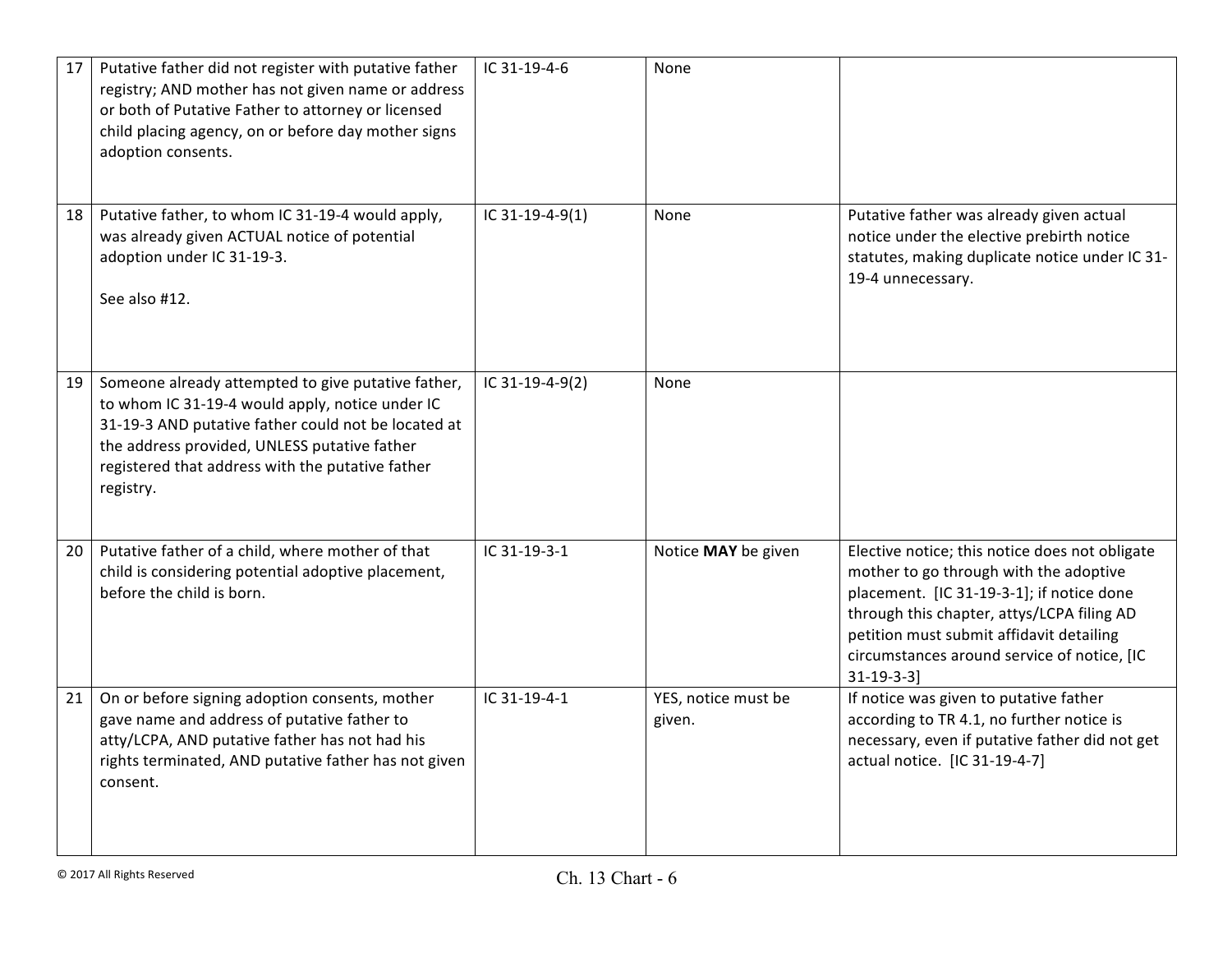|    | Category of Individual                                                                                                                                                                                                                                                                                            | Statute              | <b>Notice Required</b>                                    | Explanation                                                                                                                                                                                                                   |
|----|-------------------------------------------------------------------------------------------------------------------------------------------------------------------------------------------------------------------------------------------------------------------------------------------------------------------|----------------------|-----------------------------------------------------------|-------------------------------------------------------------------------------------------------------------------------------------------------------------------------------------------------------------------------------|
| 22 | On or before signing adoption consents, mother did<br>not give name or address or both of putative father<br>to atty/LCPA, AND putative father registered with<br>the putative father registry, AND he has not<br>consented or had his rights terminated                                                          | IC 31-19-4-2         | YES, notice must be<br>given.                             | If notice was given to putative father<br>according to TR 4.1, no further notice is<br>necessary, even if putative father did not get<br>actual notice. [IC 31-19-4-7]                                                        |
| 23 | On or before signing adoption consents, mother<br>tells atty/LCPA that child was conceived outside of<br>Indiana, AND does not disclose name or address or<br>both of putative father, AND the putative father has<br>not consented AND putative father is not registered<br>with the putative father registry    | IC 31-19-4-3         | YES, notice must be<br>given (service by<br>publication). | Service on putative father is done by<br>publication; if notice was given to putative<br>father according to TR 4.13, no further notice<br>is necessary, even if putative father did not<br>get actual notice. [IC 31-19-4-7] |
| 24 | Adoption petition alleges that consent of a parent is<br>not necessary and was not obtained because of: IC<br>31-19-9-8(a)(1) [abandonment of child six months<br>immediately before filing of adoption petition]                                                                                                 | IC 31-19-2.5-2(b)(1) | YES, notice must be<br>given.                             |                                                                                                                                                                                                                               |
| 25 | Adoption petition alleges that consent of a parent is<br>not necessary and was not obtained because of: IC<br>31-19-9-8(a)(2) [parent fails without justifiable cause<br>to communicate significantly with child when able to<br>do so or knowingly fails to provide support when<br>able and required to do so]. | IC 31-19-2.5-2(b)(2) | YES, notice must be<br>given.                             |                                                                                                                                                                                                                               |
| 26 | Adoption petition alleges that consent of a biological<br>father is not necessary and was not obtained<br>because of IC 31-19-9-8(a)(4)(B) [biological father of<br>a child born out of wedlock who was conceived as a<br>result of child molesting (IC 35-42-4-3)]                                               | IC 31-19-2.5-2(b)(3) | YES, notice must be<br>given.                             |                                                                                                                                                                                                                               |
| 27 | Adoption petition alleges that consent of a biological<br>father is not necessary and was not obtained<br>because of IC 31-19-9-8(a)(4)(C) [[biological father of<br>a child born out of wedlock who was conceived as a<br>result of sexual misconduct with a minor (IC 35-42-<br>$4-9$ ].                        | IC 31-19-2.5-2(b)(4) | YES, notice must be<br>given.                             |                                                                                                                                                                                                                               |